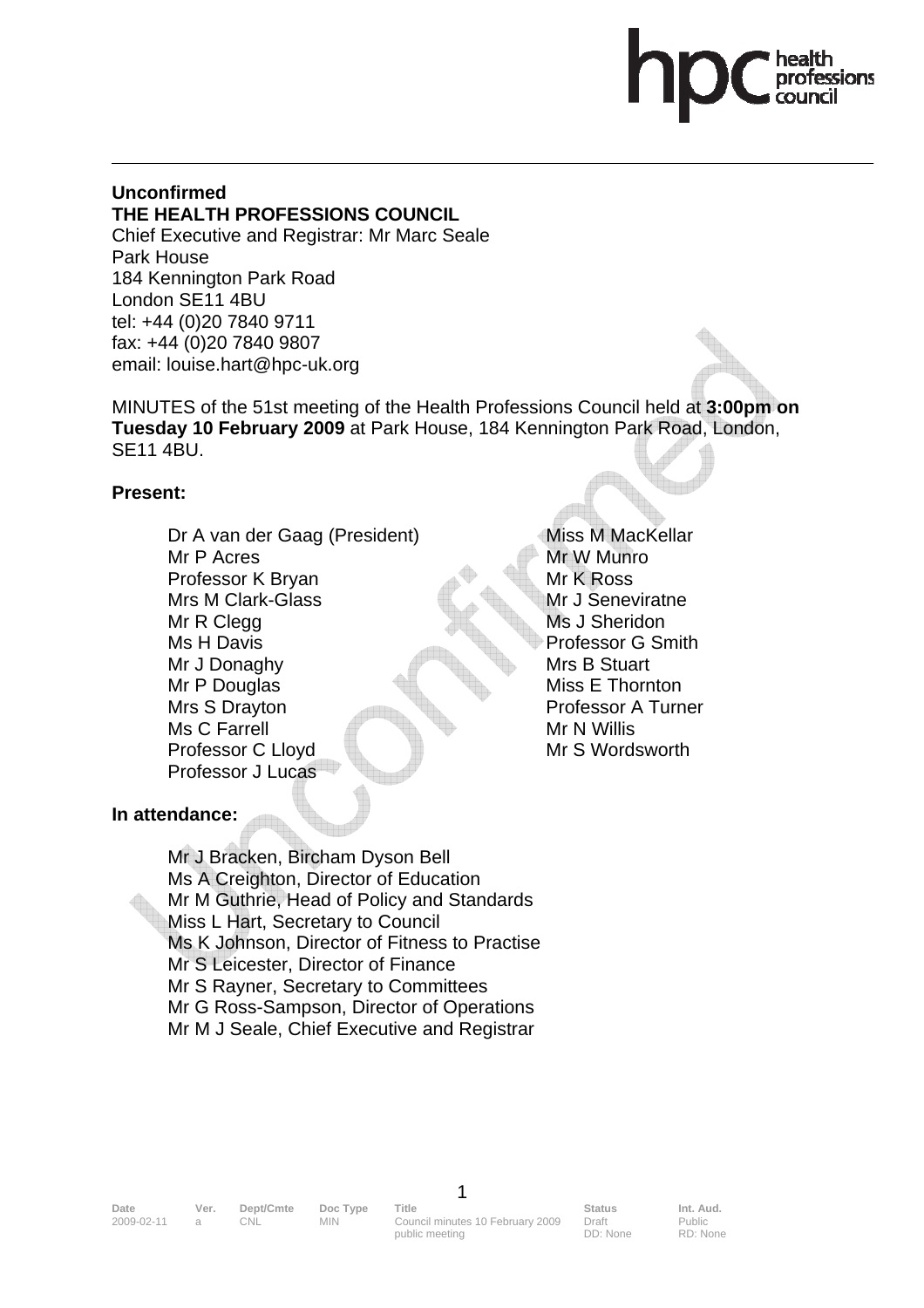#### **Item 1.09/01 President's welcome and introduction**

- 1.1 The President paid tribute to the HPC's past President, Professor Norma Brook who sadly passed away on 31 December 2008.
- 1.2 The President welcomed all members and members of the public to the meeting.
- 1.3 The President welcomed the new Secretary to Council, Louise Hart.

#### **Item 2.09/02 Apologies for absence**

2.1 Apologies for absence were received from Miss Pam Sabine (alternate Mrs Jacqueline Sheridon attending).

#### **Item 3.09/03 Approval of agenda**

3.1 The Council approved the agenda, subject to receiving a tabled paper on the Constitution order consultation under item 6.

# **Item 4.09/04 Declarations of members' interests**

4.1 There were no declarations.

# **Item 5.09/05 Appointment of Secretary to Council (Report ref:- HPC01/09)**

- 5.1 The Council received a paper from the Chief Executive seeking approval to the appointment of Louise Hart as Secretary to Council.
- 5.2 The Council agreed the following:-

That the Council consents to the appointment by the Registrar of Louise Hart as the Secretary of the Council and that Louise Hart shall assume responsibilities of the Secretary with immediate effect.

# **Item 6.09/06 Constitution Order consultation (Report tabled)**

 6.1 The Council received a tabled paper from the Chief Executive concerning the draft Constitutional Rules for the Education and Training Committee 2009 and Practice Committee 2009.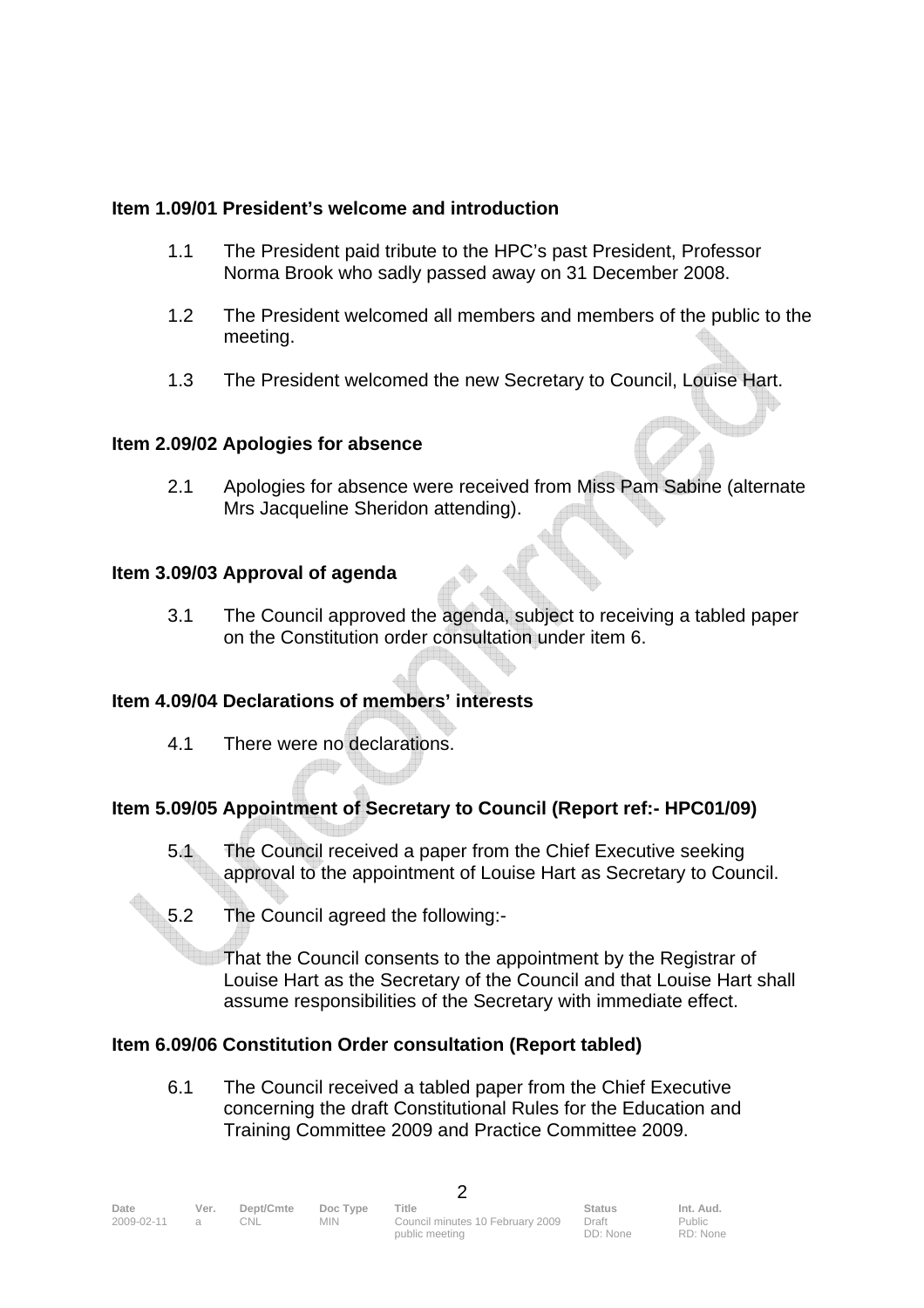- 6.2 The Council agreed to a 5 minute adjournment in order to consider the tabled paper.
- 6.3 Mr Bracken introduced the report and explained that the HPC would be consulting in the usual way on the Rules relating to the Practice Committees prior to them being laid before the Privy Council. However, the Education and Training Committee rules were slightly different in that the Department for Health would be looking to increase the independence of regulators by removing the need for the exercise of their rule making powers to always be subject to Privy Council and Parliamentary oversight and, therefore, these rules were in the gift of the Council.
- 6.5 The Council sought clarification on some of the wording within the draft rules.
- 6.6 The Council noted that the consultation document relating to the Practice Committees would be circulated to all Council members for comment and then approved by the President for publication. It was anticipated that the consultation would run for approximately 6 weeks, with a report being submitted to Council in May.
- 6.7 The Council agreed that the final approval for the consultation paper relating to the Practice Committees Rules would rest with the President under Standing Order 26.

# **Action: MG (by 20 May 2009)**

# **Item 7.09/07 HPC Strategy Ratification (Report ref:- HPC 02/09)**

- 7.1 The Council received a paper from the President for discussion/approval.
- 7.2 The President outlined the main themes that had emerged during discussion at the morning's workshops. These included:-
	- The need to separate objective one into two objectives, the first relating to governance and the second to operational processes;
	- The need to re-instate the objective relating to the enhancement of public protection;
	- The requirement to look at objective number four relating to the evidence base of regulation;
	- The expansion of the objective relating to England, Northern Ireland, Scotland and Wales; and
	- The need to be more influential in terms of the policy agenda on regulation reforms, including an emphasis on lobbying upwards.
- 7.3 The President thanked all Council members for their useful contribution during the course of the morning's workshops.

| Date               | Ver. | Dept/Cmte | Doc Type | Title                            | Status   | Int. Aud. |  |
|--------------------|------|-----------|----------|----------------------------------|----------|-----------|--|
| $2009 - 02 - 11$ a |      | CNL.      | MIN.     | Council minutes 10 February 2009 | Draft    | Public    |  |
|                    |      |           |          | public meeting                   | DD: None | RD: None  |  |

 $\mathbf{\Omega}$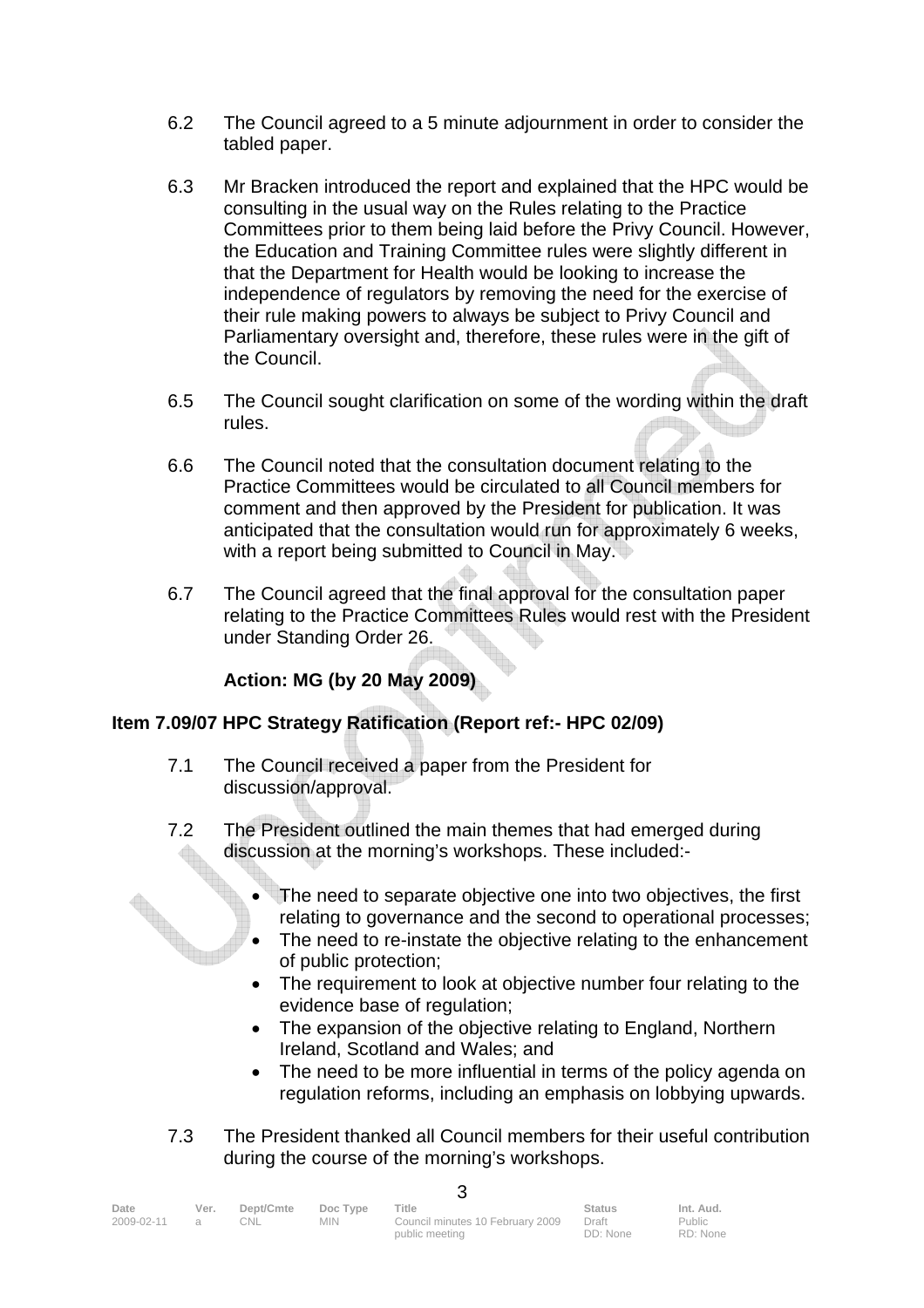7.4 The Council agreed that the draft Strategic Intent for 2009-2014 should be amended to incorporate some of the suggestions made during the Strategy workshop held that morning, with the final document being presented to Council for approval in March.

#### **Action: President (by 26 March 2009)**

#### **Item 8.09/08 Extending Professional Regulation (Report ref:- HPC 03/09)**

- 8.1 The Council received a paper from the Chief Executive for discussion/approval.
- 8.2 The Council noted that the suggested amendments made during the course of discussion at the morning's workshop would be incorporated into the final version of the discussion paper which would then be submitted to Council for approval.
- 8.3 The Chief Executive thanked Council members for their contribution at the Strategy workshop held that morning.
- 8.4 The Council agreed that the discussion paper should be amended in accordance with the views expressed at the Strategy workshop held that morning and then submitted to Council for final approval.

#### **Action: MJS (ongoing)**

#### **Item 9.09/09 Continuing Professional Development Standards Consultation (Report ref:- HPC 04/09)**

- 9.1 The Council received a paper for discussion/approval from the Head of Policy and Standards.
- 9.2 The Council noted that agreement had been given in December 2008 to consult on a minor amendment to standard 5 of the Standards for Continuing Professional Development and this paper was seeking approval to the detail of the consultation paper.
- **EXECUTE:**<br>9.3 The Council noted that the Chairman of the Education and Training<br>2.3 The Council noted that the Chairman of the Education and Training Committee had approved the consultation document using Chairman's action.
	- 9.3 The Council noted that, subject to approval of the paper, the consultation would run from 11 February 2009 until 11 May 2009, with a report on the findings being presented to Council in May.
	- 9.4 The Council agreed the document for consultation.

# **Action: MG (ongoing to 11 May 2009)**

| Date<br>$2009 - 02 - 11$ a | Ver. | Dept/Cmte<br>CNL. | Doc Type<br><b>MIN</b> | Title<br>Council minutes 10 February 2009<br>public meeting | <b>Status</b><br>Draft<br>DD: None | Int. Aud.<br>Public<br>RD: None |  |
|----------------------------|------|-------------------|------------------------|-------------------------------------------------------------|------------------------------------|---------------------------------|--|